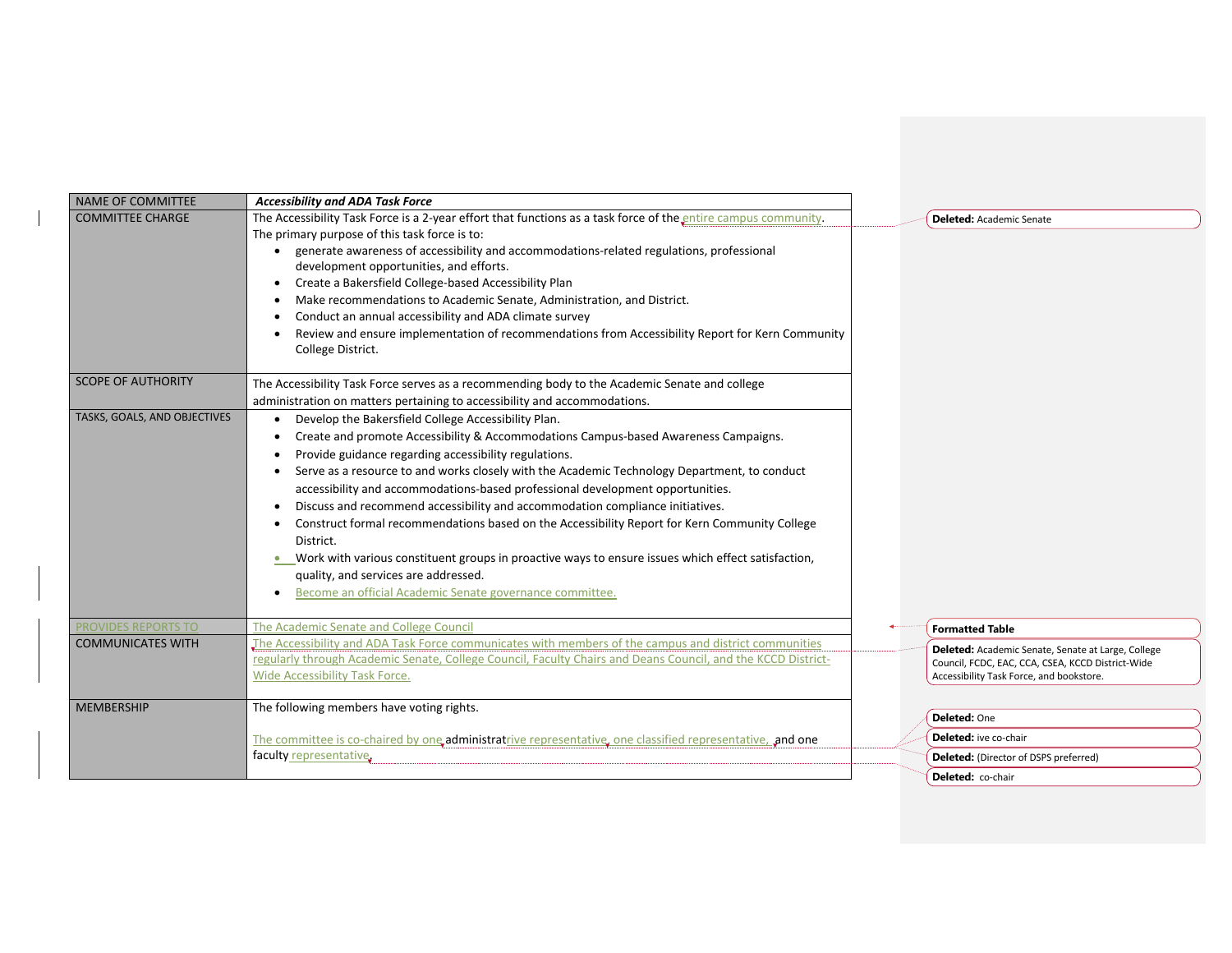| 1 - Dean of Instruction                                                                                                                                            | Formatted: Font: (Default) +Body (Calibri), 11 pt                                                                                                                                    |
|--------------------------------------------------------------------------------------------------------------------------------------------------------------------|--------------------------------------------------------------------------------------------------------------------------------------------------------------------------------------|
| 1 - Management Representative.                                                                                                                                     | <b>Formatted: Normal</b>                                                                                                                                                             |
| 11 - Faculty Representatives                                                                                                                                       | Formatted: Font: (Default) +Body (Calibri), 11 pt                                                                                                                                    |
| 7 - Classified Representatives                                                                                                                                     |                                                                                                                                                                                      |
| $1 - SGA$ Representative                                                                                                                                           | <b>Formatted: Font: Not Bold</b>                                                                                                                                                     |
|                                                                                                                                                                    | Formatted: Font: Not Bold                                                                                                                                                            |
| <b>Non-Voting Members</b><br>1 Classified-Welcome Center<br>1 Classified-Admission and Records<br>1 Classified- Media Services                                     | Deleted: -From the DSPS Office-1<br>1 Director of DSPS<br>1 Classified- Alternative Media Specialist<br>1 Faculty- DSPS Counselor<br>1 Classified- Deaf Services Coordinator/Advisor |
| (Preferred membership includes but is not limited to representatives from the offices of DSPS, Academic<br>Technology, Marketing & Public Relations, and the SGA). | -From the Academic Technology Department &<br><b>Information Technology Department-</b>                                                                                              |

*Approved by Academic Senate, 12/1/21 Recommendations suggested by College Council, 12/10/21 Draft 2 to be approved by Academic Senate, 2/16/22 To be approved by College Council, 4/22/22*

## **-Additional Classified-¶**

**-Additional Faculty-¶**

¶

¶

¶

1 Classified-IT Representative¶

1 Faculty- Instructional Technology¶

1 Faculty- ASL Representative preferred¶

3 Classified Reps (from Instruction, Student Services, Finance & Administrative Services), ¶ 1 Classified Rep (from Marketing & Public Relations preferred)¶

8 Faculty Reps (2 Faculty Technology Mentors preferred) ¶

1 Classified-Educational Media Design Specialist¶

## **-Management-¶**

| 1 Manager-Communications and Marketing Manager<br>preferred   |        |
|---------------------------------------------------------------|--------|
| 1 Dean of Instruction or Director (If Director of DSPS is not |        |
| Chair                                                         |        |
| 91                                                            |        |
| Deleted: <i>4</i>                                             |        |
|                                                               |        |
|                                                               | $$ [2] |
| Deleted: a                                                    |        |
| Deleted: TBD                                                  |        |
| <b>Deleted:</b> To be approved                                |        |
| Deleted: TBD                                                  |        |